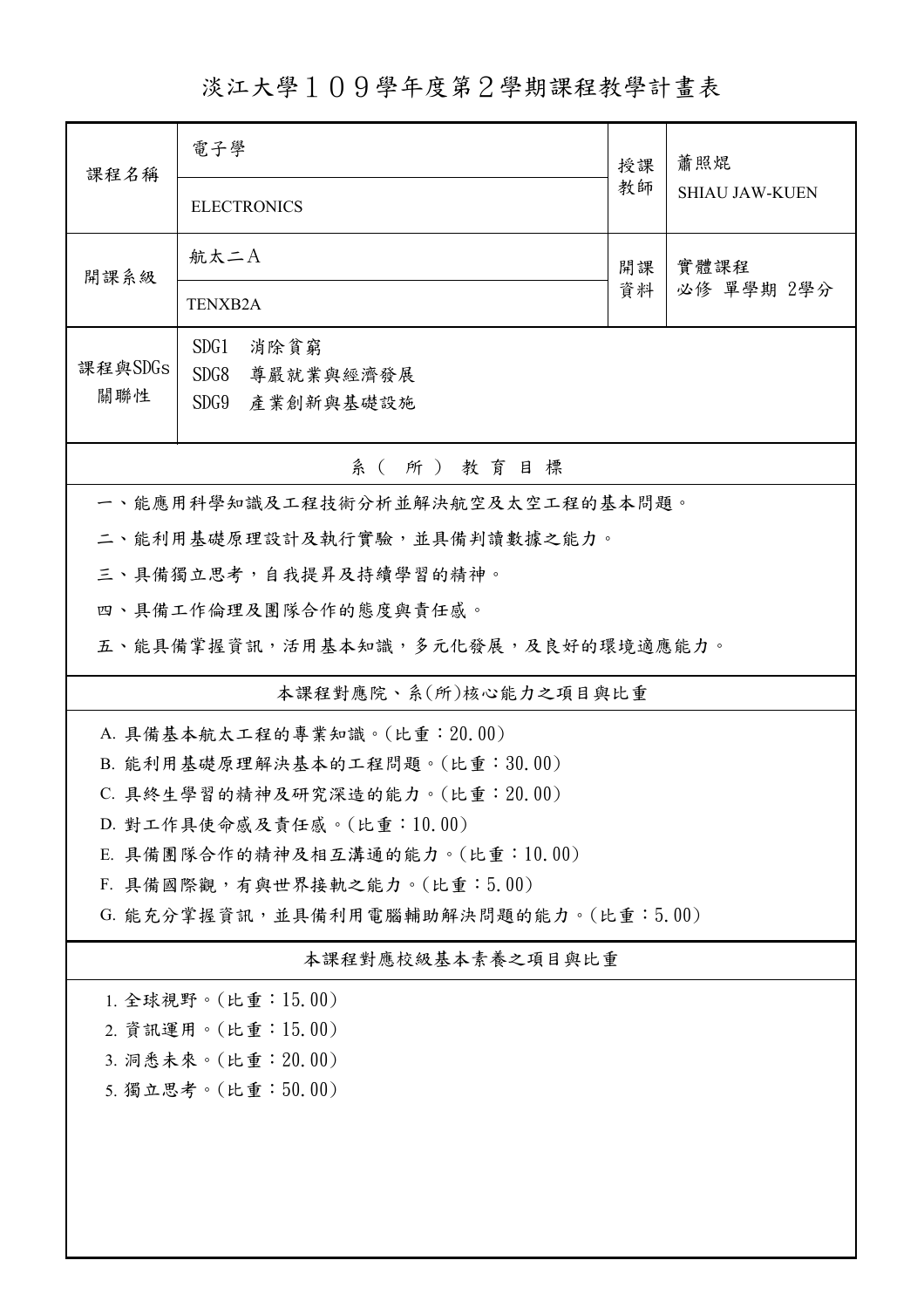| 本課程主要提供航太系學生電子學之基本知識及其應用。課程範圍涵蓋運算放大<br>器基本原理及應用、主動濾波器、半導體及二極體、雙極性界面電晶體、場效電<br>晶體. 電力電子、數位邏輯電路、數位系統。<br>課程簡介                            |                              |                                                                                                                                                                                                                                                                                                                                                                                              |            |                                                                                                                        |       |  |  |
|----------------------------------------------------------------------------------------------------------------------------------------|------------------------------|----------------------------------------------------------------------------------------------------------------------------------------------------------------------------------------------------------------------------------------------------------------------------------------------------------------------------------------------------------------------------------------------|------------|------------------------------------------------------------------------------------------------------------------------|-------|--|--|
|                                                                                                                                        |                              | This course presents the principles and applications of basic electronic<br>components and systems for the aerospace engineering student. Major topics<br>include principles and applications of operational amplifier, active<br>filters, semiconductors and diodes, bipolar junction transistors, field effect<br>transistors, power electronics, digital logic circuits, digital systems. |            |                                                                                                                        |       |  |  |
| 本課程教學目標與認知、情意、技能目標之對應                                                                                                                  |                              |                                                                                                                                                                                                                                                                                                                                                                                              |            |                                                                                                                        |       |  |  |
| 將課程教學目標分別對應「認知(Cognitive)」、「情意(Affective)」與「技能(Psychomotor)」<br>的各目標類型。                                                                |                              |                                                                                                                                                                                                                                                                                                                                                                                              |            |                                                                                                                        |       |  |  |
| 一、認知(Cognitive):著重在該科目的事實、概念、程序、後設認知等各類知識之學習。<br>二、情意(Affective):著重在該科目的興趣、倫理、態度、信念、價值觀等之學習。<br>三、技能(Psychomotor):著重在該科目的肢體動作或技術操作之學習。 |                              |                                                                                                                                                                                                                                                                                                                                                                                              |            |                                                                                                                        |       |  |  |
| 序<br>號                                                                                                                                 | 教學目標(中文)                     |                                                                                                                                                                                                                                                                                                                                                                                              |            | 教學目標(英文)                                                                                                               |       |  |  |
| $\mathbf{1}$                                                                                                                           | 使學生了解基本電子元件的功<br>能、特性與可能之應用。 |                                                                                                                                                                                                                                                                                                                                                                                              |            | To understand the principles and characteristics of<br>basic electronic components and their possible<br>applications. |       |  |  |
| $\overline{2}$                                                                                                                         | 訓練學生分析基本電子電路的能<br>力。         |                                                                                                                                                                                                                                                                                                                                                                                              |            | To understand the analysis of basic electronic<br>circuits.                                                            |       |  |  |
| $\overline{3}$                                                                                                                         | 培養學生設計基本電子電路的能<br>力。         |                                                                                                                                                                                                                                                                                                                                                                                              |            | To develop the basic electronic circuit design<br>capability.                                                          |       |  |  |
|                                                                                                                                        | 教學目標之目標類型、核心能力、基本素養教學方法與評量方式 |                                                                                                                                                                                                                                                                                                                                                                                              |            |                                                                                                                        |       |  |  |
| 序號                                                                                                                                     | 目標類型                         | 院、系(所)<br>核心能力                                                                                                                                                                                                                                                                                                                                                                               | 校級<br>基本素養 | 教學方法                                                                                                                   | 評量方式  |  |  |
| 1                                                                                                                                      | 認知                           | <b>ABCDFG</b>                                                                                                                                                                                                                                                                                                                                                                                | 1235       | 講述                                                                                                                     | 測驗、作業 |  |  |
| 2                                                                                                                                      | 認知                           | <b>ABCDFG</b>                                                                                                                                                                                                                                                                                                                                                                                | 1235       | 講述                                                                                                                     | 測驗、作業 |  |  |
| 3                                                                                                                                      | 認知                           | <b>ABCDEFG</b>                                                                                                                                                                                                                                                                                                                                                                               | 1235       | 講述                                                                                                                     | 測驗、作業 |  |  |
|                                                                                                                                        |                              |                                                                                                                                                                                                                                                                                                                                                                                              |            | 授課進度表                                                                                                                  |       |  |  |
| 週次                                                                                                                                     | 日期起訖                         |                                                                                                                                                                                                                                                                                                                                                                                              | 内          | 客 (Subject/Topics)                                                                                                     | 備註    |  |  |
| 1                                                                                                                                      | $110/02/22$ ~<br>110/02/28   | Operational Amplifiers                                                                                                                                                                                                                                                                                                                                                                       |            |                                                                                                                        |       |  |  |
| 2                                                                                                                                      | $110/03/01$ ~<br>110/03/07   | Operational Amplifiers                                                                                                                                                                                                                                                                                                                                                                       |            |                                                                                                                        |       |  |  |
| 3                                                                                                                                      | $110/03/08$ ~<br>110/03/14   | Operational Amplifiers                                                                                                                                                                                                                                                                                                                                                                       |            |                                                                                                                        |       |  |  |
| 4                                                                                                                                      | $110/03/15$ ~<br>110/03/21   | Operational Amplifiers                                                                                                                                                                                                                                                                                                                                                                       |            |                                                                                                                        |       |  |  |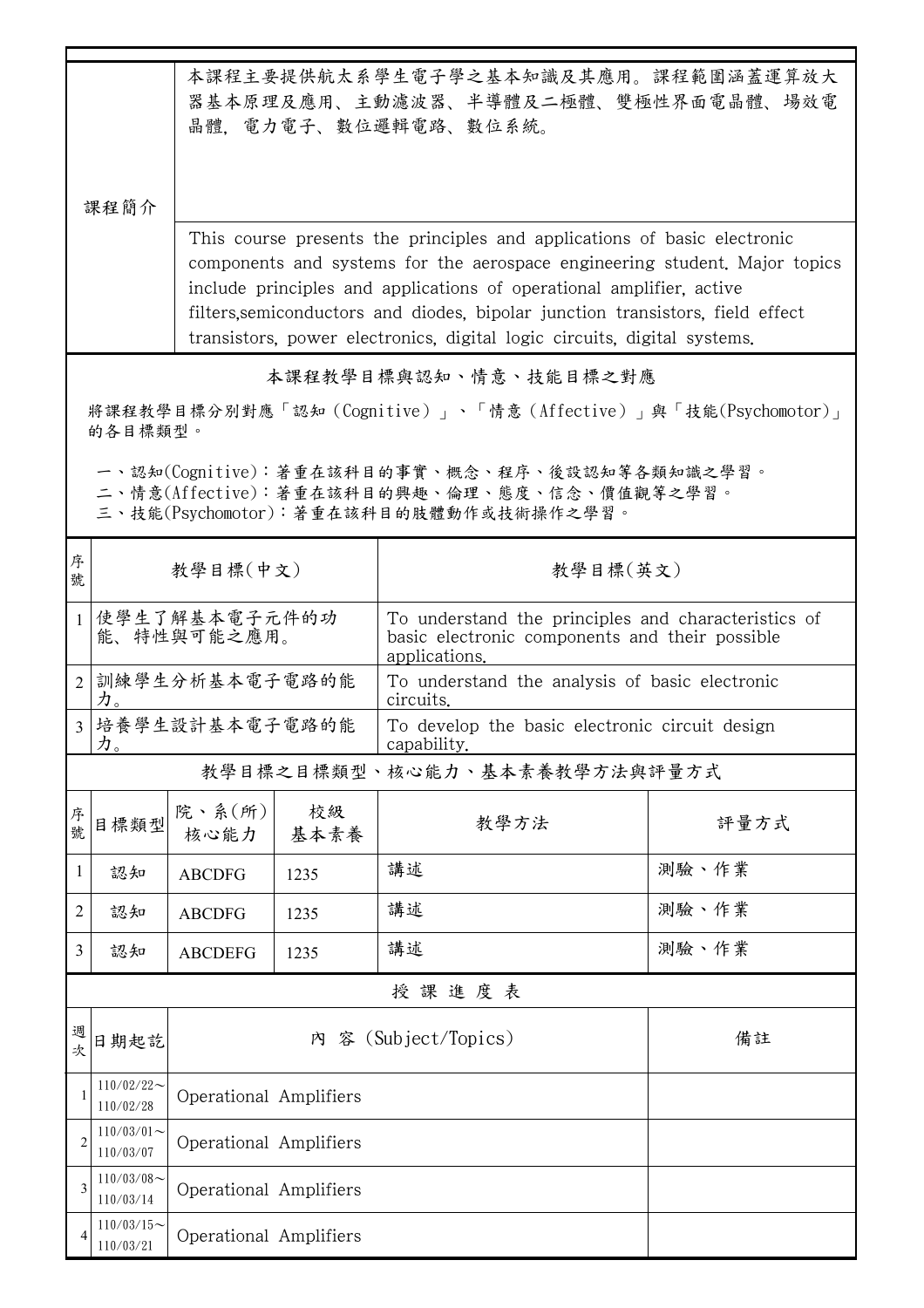| 5                                                          | $110/03/22$ ~<br>110/03/28                                 | Semiconductor and Diodes                                                              |  |  |
|------------------------------------------------------------|------------------------------------------------------------|---------------------------------------------------------------------------------------|--|--|
| 6                                                          | $110/03/29$ ~<br>110/04/04                                 | Semiconductor and Diodes                                                              |  |  |
| 7                                                          | $110/04/05$ ~<br>110/04/11                                 | Semiconductor and Diodes                                                              |  |  |
| 8                                                          | $110/04/12$ ~<br>110/04/18                                 | Bipolar Junction Transistors                                                          |  |  |
| 9                                                          | $110/04/19$ ~<br>110/04/25                                 | Bipolar Junction Transistors                                                          |  |  |
| 10                                                         | $110/04/26$ ~<br>期中考試週<br>110/05/02                        |                                                                                       |  |  |
| 11                                                         | $110/05/03$ ~<br>Bipolar Junction Transistors<br>110/05/09 |                                                                                       |  |  |
| 12                                                         | $110/05/10$ ~<br>Field-Effect Transistors<br>110/05/16     |                                                                                       |  |  |
| 13                                                         | $110/05/17$ ~<br>Field-Effect Transistors<br>110/05/23     |                                                                                       |  |  |
| 14                                                         | $110/05/24$ ~<br>Digital Logic Circuits<br>110/05/30       |                                                                                       |  |  |
| $110/05/31$ ~<br>15<br>Digital Logic Circuits<br>110/06/06 |                                                            |                                                                                       |  |  |
| 16                                                         | $110/06/07$ ~<br>Digital Logic Circuits<br>110/06/13       |                                                                                       |  |  |
| 17                                                         | $110/06/14$ ~<br>110/06/20                                 | Digital Logic Circuits                                                                |  |  |
| 18                                                         | $110/06/21$ ~<br>110/06/27                                 | 期末考試週                                                                                 |  |  |
|                                                            | 修課應                                                        |                                                                                       |  |  |
|                                                            | 注意事項                                                       |                                                                                       |  |  |
|                                                            | 教學設備                                                       | 電腦                                                                                    |  |  |
|                                                            | 教科書與<br>教材                                                 |                                                                                       |  |  |
|                                                            | 參考文獻                                                       |                                                                                       |  |  |
|                                                            | 批改作業<br>8<br>篇(本欄位僅適用於所授課程需批改作業之課程教師填寫)<br>篇數              |                                                                                       |  |  |
| 學期成績<br>計算方式                                               |                                                            | ◆出席率: 5.0 % ◆平時評量:30.0 % ◆期中評量:30.0<br>$\%$<br>◆期末評量: 30.0 %<br>◆其他〈作業成績〉:5.0<br>$\%$ |  |  |
|                                                            |                                                            |                                                                                       |  |  |